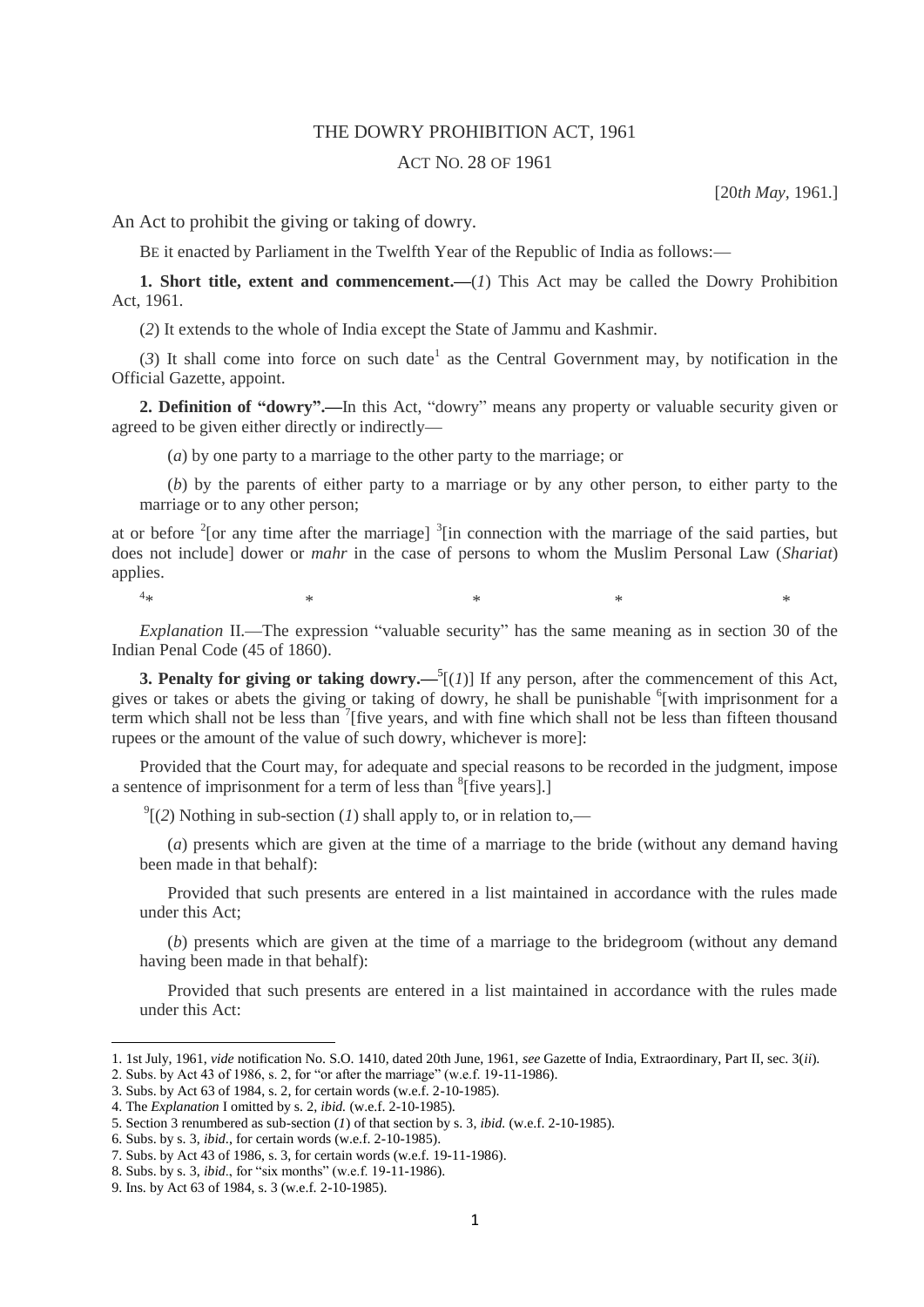Provided further that where such presents are made by or on behalf of the bride or any person related to the bride, such presents are of a customary nature and the value thereof is not excessive having regard to the financial status of the person by whom, or on whose behalf, such presents are given.]

<sup>1</sup>[4. Penalty for demanding dowry.—If any person demands, directly or indirectly, from the parents or other relatives or guardian of a bride or bridegroom, as the case may be, any dowry, he shall be punishable with imprisonment for a term which shall not be less than six months, but which may extend to two years and with fine which may extend to ten thousand rupees:

Provided that the Court may, for adequate and special reasons to be mentioned in the judgment, impose a sentence of imprisonment for a term of less than six months.]

## 2 [**4A. Ban on advertisement.**—If any person—

(*a*) offers, through any advertisement in any newspaper, periodical, journal or through any other media, any share in his property or of any money or both as a share in any business or other interest as consideration for the marriage of his son or daughter or any other relative,

(*b*) prints or publishes or circulates any advertisement referred to in clause (*a*),

he shall be punishable with imprisonment for a term which shall not be less than six months, but which may extend to five years, or with fine which may extend to fifteen thousand rupees:

Provided that the Court may, for adequate and special reasons to be recorded in the judgment, impose a sentence of imprisonment for a term of less than six months.]

**5. Agreement for giving or taking dowry to be void.—**Any agreement for the giving or taking of dowry shall be void.

**6. Dowry to be for the benefit of the wife or her heirs.—**(*1*) Where any dowry is received by any person other than the woman in connection with whose marriage it is given, that person shall transfer it to the woman—

(*a*) if the dowry was received before marriage, within  $\frac{3}{1}$  [three months] after the date of marriage; or

 $(b)$  if the dowry was received at the time of or after the marriage, within  $\frac{3}{1}$  [three months] after the date of its receipt; or

 $(c)$  if the dowry was received when the woman was a minor, within <sup>3</sup>[three months] after she has attained the age of eighteen years;

and pending such transfer, shall hold it in trust for the benefit of the woman.

 $^{4}$ [(2) If any person fails to transfer any property as required by sub-section (*1*) within the time limit specified therefor  ${}^{5}$  [or as required by sub-section  $(3)$ ,] he shall be punishable with imprisonment for a term which shall not be less than six months, but which may extend to two years or with fine <sup>6</sup>[which shall not be less than five thousand rupees, but which may extend to ten thousand rupees] or with both.]

(*3*) Where the woman entitled to any property under sub-section (*1*) dies before receiving it, the heirs of the woman shall be entitled to claim it from the person holding it for the time being:

<sup>7</sup>[Provided that where such woman dies within seven years of her marriage, otherwise than due to natural causes, such property shall,—

(*a*) if she has no children, be transferred to her parents, or

(*b*) if she has children, be transferred to such children and pending such transfer, be held in trust for such children.]

1

<sup>1.</sup> Subs. by Act 63 of 1984, s. 4, for section 4 (w.e.f. 2-10-1985).

<sup>2.</sup> Ins. by Act 43 of 1986, s. 4 (w.e.f. 19-11-1986).

<sup>3.</sup> Subs. by Act 63 of 1984, s. 5, for "one year" (w.e.f. 2-10-1985).

<sup>4.</sup> Subs. by s. 5, *ibid.,* for sub-section (*2*) (w.e.f. 2-10-1985).

<sup>5.</sup> Ins. by Act 43 of 1986, s. 5 (w.e.f. 19-11-1986).

<sup>6.</sup> Subs. by s. 5, *ibid.,* for "which may extend to ten thousand rupees" (w.e.f. 19-11-1986).

<sup>7.</sup> The proviso inserted by s. 5, *ibid.* (w.e.f. 19-11-1986).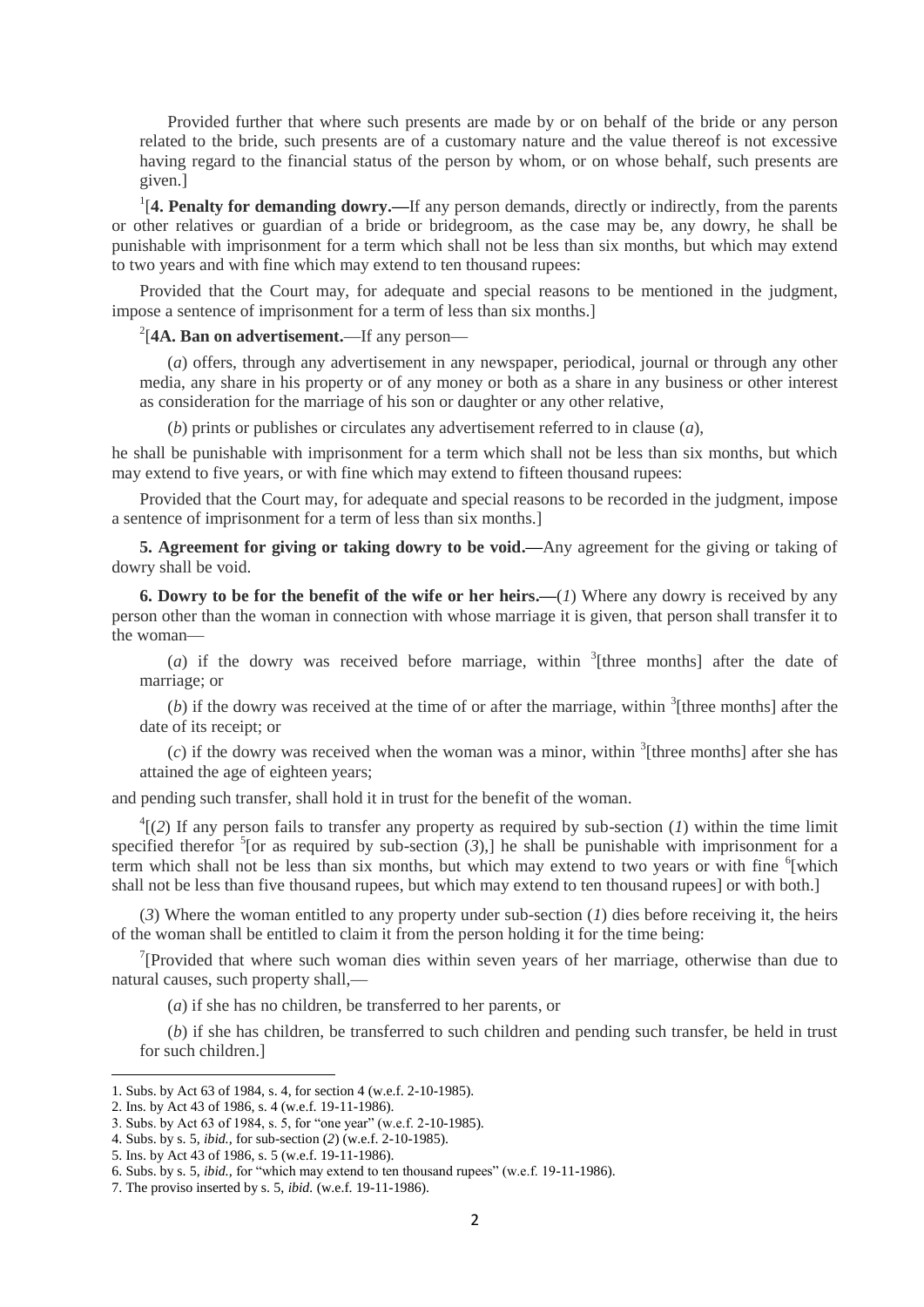$\int$ <sup>1</sup>[(*3A*) Where a person convicted under sub-section (*2*) for failure to transfer any property as required by sub-section (*1*) <sup>2</sup>[or sub-section (3)] has not, before his conviction under that sub-section, transferred such property to the woman entitled thereto or, as the case may be,  ${}^{3}$ [her heirs, parents or children] the Court shall, in addition to awarding punishment under that sub-section, direct, by order in writing, that such person shall transfer the property to such woman or, as the case may be, <sup>3</sup>[her heirs, parents or children] within such period as may be specified in the order, and if such person fails to comply with the direction within the period so specified, an amount equal to the value of the property may be recovered from him as if it were a fine imposed by such Court and paid to such woman or, as the case may be, <sup>3</sup>[her heirs, parents or children].]

(*4*) Nothing contained in this section shall affect the provisions of section 3 or section 4.

4 [**7. Cognizance of offences.—**(*1*) Notwithstanding anything contained in the Code of Criminal Procedure, 1973 (2 of 1974),—

(*a*) no Court inferior to that of a Metropolitan Magistrate or a Judicial Magistrate of the first class shall try any offence under this Act;

(*b*) no court shall take cognizance of an offence under this Act except upon—

(*i*) its own knowledge or a police report of the facts which constitute such offence, or

(*ii*) a complaint by the person aggrieved by the offence or a parent or other relative of such person, or by any recognised welfare institution or organisation;

(*c*) it shall be lawful for a Metropolitan Magistrate or a Judicial Magistrate of the first class to pass any sentence authorised by this Act on any person convicted of an offence under this Act.

*Explanation.*—For the purposes of this sub-section, "recognised welfare institution or organisation" means a social welfare institution or organisation recognised in this behalf by the Central or State Government.

(*2*) Nothing in Chapter XXXVI of the Code of Criminal Procedure, 1973 (2 of 1974), shall apply to any offence punishable under this Act.]

 $<sup>5</sup>$ [(3) Notwithstanding anything contained in any law for the time being in force a statement made by</sup> the person aggrieved by the offence shall not subject such person to a prosecution under this Act.]

6 [**8. Offences to be cognizable for certain purposes and to be bailable and non-compoundable.**—(*1*) The Code of Criminal Procedure, 1973 (2 of 1974) shall apply to offences under this Act as if they were cognizable offences—

- (*a*) for the purposes of investigation of such offences; and
- (*b*) for the purposes of matters other than—
	- (*i*) matters referred to in section 42 of that Code; and
	- (*ii*) the arrest of a person without a warrant or without an order of a Magistrate.
- (2) Every offence under this Act shall be  $\frac{7}{2}$ [non-bailable] and non-compoundable.]

8 [**8A. Burden of proof in certain cases.**—Where any person is prosecuted for taking or abetting the taking of any dowry under section 3, or the demanding of dowry under section 4, the burden of proving that he had not committed an offence under those sections shall be on him.]

 $\overline{a}$ 

<sup>1.</sup> Ins. by Act 63 of 1984, s. 5 (w.e.f. 2-10-1985).

<sup>2.</sup> Ins. by Act 43 of 1986, s. 5 (w.e.f. 19-11-1986).

<sup>3.</sup> Subs. by s. 5, *ibid.,* for "her heirs" (w.e.f. 19-11-1986).

<sup>4.</sup> Subs. by Act 63 of 1984, s. 6, for section 7 (w.e.f. 2-10-1985).

<sup>5.</sup> Ins. by Act 43 of 1986, s. 6 (w.e.f. 19-11-1986).

<sup>6.</sup> Subs. by Act 63 of 1984, s. 7, for section 8 (w.e.f. 2-10-1985).

<sup>7.</sup> Subs. by Act 43 of 1986, s. 7, for "bailable" (w.e.f. 19-11-1986).

<sup>8.</sup> Ins. by s. 8, *ibid.* (w.e.f. 19-11-1986).